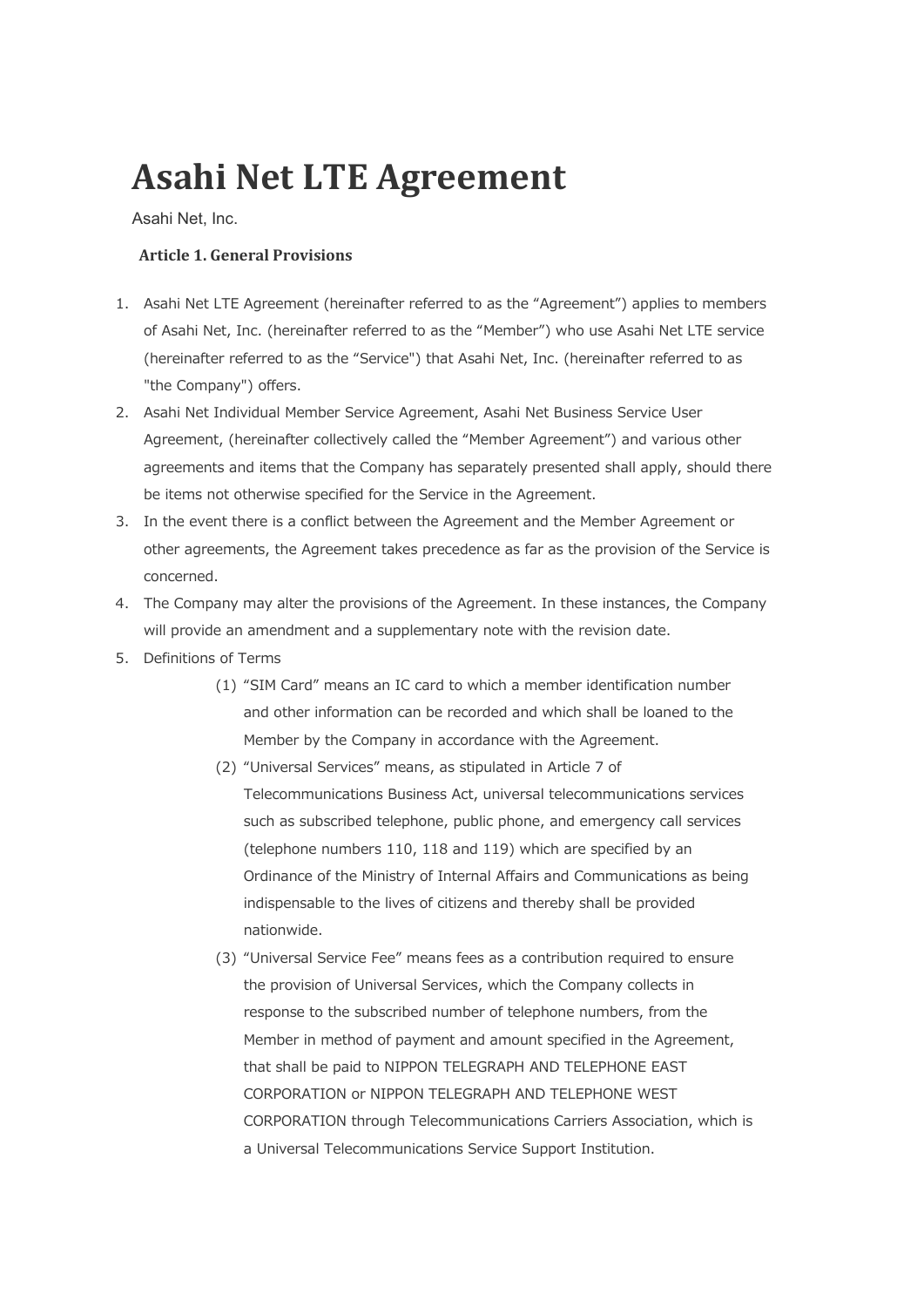- (4) "Telephone Relay Service" means, as stipulated in the Act on Facilitating the Use of Telephones by the Hearing Impaired, etc., a service which enables people with hearing or speech disabilities to communicate with others over telephone through operators acting as interpreters to interpret sign language or text.
- (5) "Telephone Relay Service Fee" means fees as a contribution required to ensure the provision of Telephone Relay Service which the Company collects in response to the subscribed number of telephone numbers, from the Member in method of payment and amount specified in the Agreement, that shall be paid to the Telephone Relay Service Provider through Telephone Relay Service Support Organization.
- (6) "MNP" means a system (mobile number portability) which allows subscribers of mobile voice communications services to continue to use, with the new carrier, the telephone number used with the previous carrier when changing the provider of mobile voice communications services (hereinafter referred to as the "Mobile Voice Communications Carrier") of telecommunications carrier (hereinafter referred to as the "Telecommunications Carrier") as stipulated in Article 2 Clause 5 of Telecommunications Business Act.
- (7) "Mobile Phone Carrier" means a mobile phone carrier who has made and entered into an interconnection agreement or any other agreements with the Company, in relation to the provision of the Service. The Mobile Phone Carrier is currently NTT DOCOMO, INC.
- (8) "Data Communications Service" means code transmission service by wireless data communication using packet switching methods.
- (9) "Circuit Switching Service" means voice call and short message services by circuit switching methods.

# **Article 2. The Service**

- 1. The Service is a Data Communications Service, a short message service or a voice call service provided to the Member (Individual Member and Business Service Member) using the line supplied by the Mobile Phone Carrier which is a business partner of the Company. However, the voice call service shall be provided to Individual Members only.
- 2. The pricing plan for the Service is separately specified by the Company; a user ID shall be provided to the Member for each pricing plan and an agreement shall be made and entered into accordingly.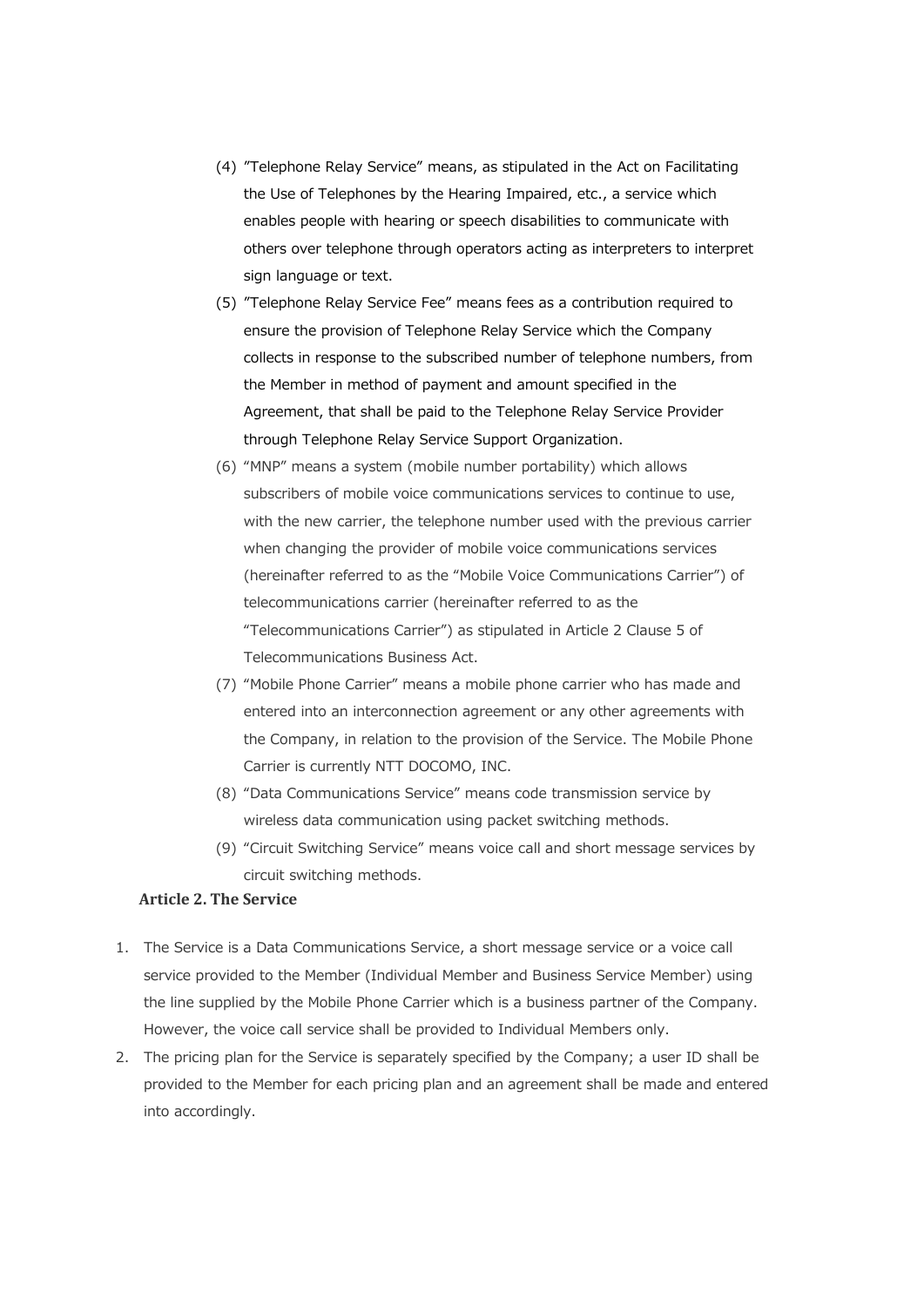3. The Company may provide related services specified in the precautionary notes of the Service in association with the provision of Data Communications Service and Circuit Switching Service.

#### **Article 3. Application and Approval**

- 1. The contract for the Service made between the Member and the company shall come into effect, at a time the Member has accepted the Agreement and has made an application for the Service in the manner specified by the Company, and the said application has been processed, considered and approved by the Company (the time of said approval is hereinafter referred to as "Date of Approval".)
- 2. In the event the Company determines that any of the following items are applicable to the Member, the Company may withhold its consent or defer on an application for the Service made by an applicant, or may limit the scope of the provision of internet services.
	- (1) The Member has provided false entries, erroneous entries, invalid credit card information or other procedural defects in the application for the Service.
	- (2) The mobile service agreement, regardless of reasons, has been terminated.
	- (3) The Member has in fact defaulted, or is recognized to have possibly defaulted on payment of fees.
	- (4) A contract or other agreements are canceled, or usage of the Service, etc. has been suspended based on the Agreement or the Member Agreement and other agreements, as a result of agreement violations, overdue or default in the payment of fees, etc.
	- (5) The provision of the Service is considered technically difficult due to conditions at the applicant's premises or for other reasons.
	- (6) The Member has neglected the obligation to store or to return the SIM Card or a device that is loaned by the Company.
	- (7) The applicant has made multiple applications for the Service for commercial purpose, or instances in which the Company deems there is a possibility that the Member will engage in commercial activity using the SIM Card or communication device of which the applicant has applied for.
	- (8) Identification of the applicant, as described in Article 4, cannot be confirmed.
	- (9) The applicant lives outside of Japan.
	- (10) Other instances in which the Company has judged the applicant unsuitable as a user of the Service.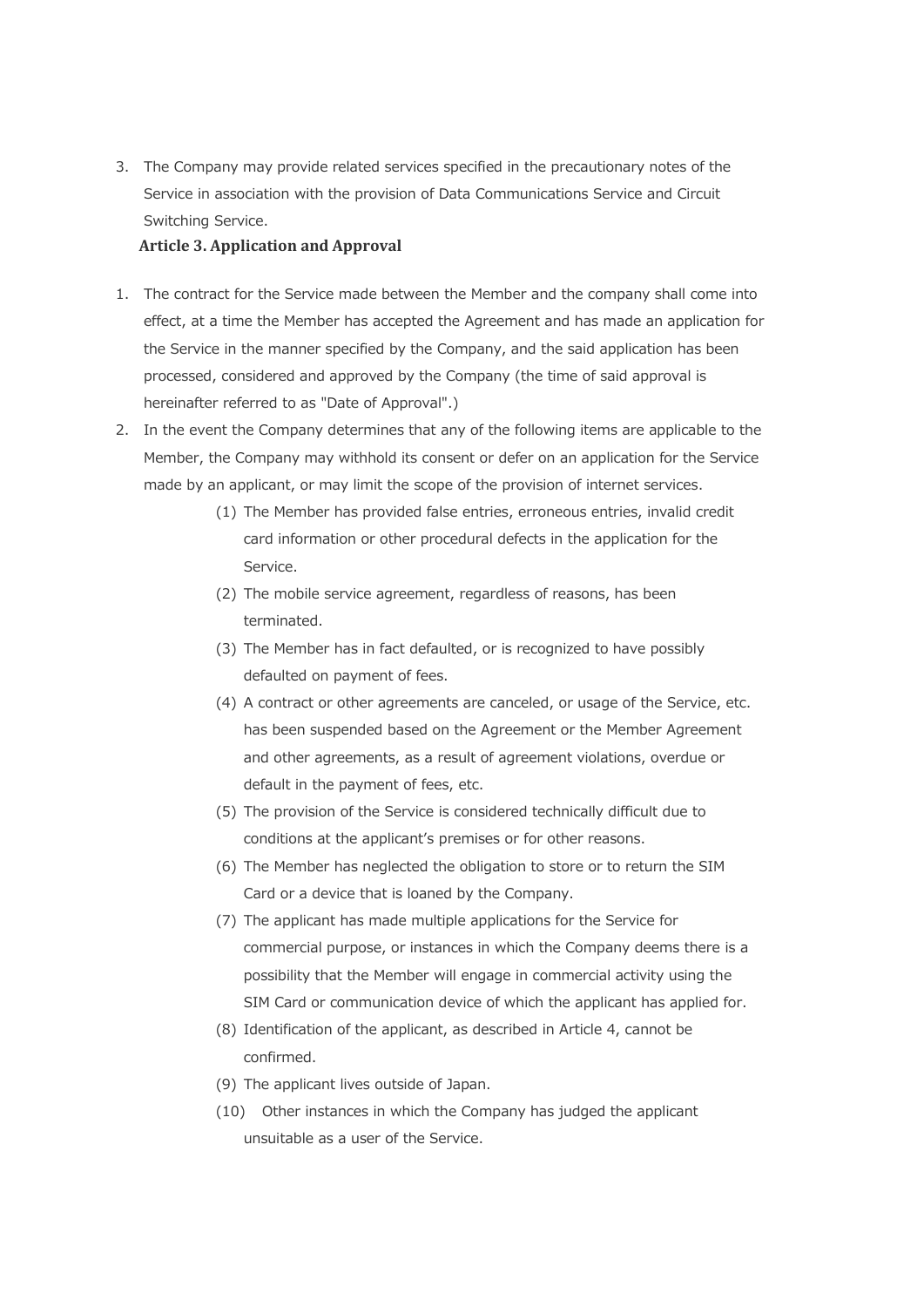### **Article 4. MNP**

- 1. When the Member applies for the Circuit Switching Service (using SIM Card with voice call function), the Member shall submit documents separately specified by the Company, by the time limit designated by the Company, for the purpose of identification, and in accordance with the Act on Identification, etc. by Mobile Voice Communications Carriers of their Subscribers, etc. and for Prevention of Improper Use of Mobile Voice Communications Services (Act No. 31 of April 15, 2005.)
- 2. The Member who is to receive the Circuit Switching Service in relation with the transfer from other mobile voice communications carriers by MNP shall perform the switching operation after receipt of the SIM Card. In the event the Company detects that switching operation of the said SIM Card has not been performed, the Company may at its sole discretion, enforce the switching operation on the date separately specified by the Company, and the Member shall give advance consent to this stipulation. The Company shall not be liable in any way whatsoever for any harm that may be caused to the Member as a result of the switching operation enforced by the Company.

#### **Article 5. Communication Device**

- 1. In order to connect to the Service, a SIM Card and communication device which complies with the technical standards separately specified by the Company shall be required.
- 2. In the event the Company determines a communication device used by the Member cannot be certified as being in conformance with the standards stipulated in the preceding clause or any regulations, the Company may cease the provision of the Service to the said Member.
- 3. In the event the Company sells a communication device to the Member, the Member shall pay a fee as separately specified by the Company. If the Member terminates the use of communication device after the application, the Member shall pay the remaining amount in one payment within the month following the month of termination. **Article 6. SIM Card**
- 1. The Company shall loan the Member a SIM Card which is required to use the Service, and the Member shall rent the SIM Card from the Company.
- 2. In the event of any unavoidable technical or operational causes, the Company may change the SIM Card which is to be loaned to the Member.
- 3. The Member shall be liable for the use of the SIM Card which the Company loaned to the Member. In the event a third party, other than the Member, uses the SIM Card, the Company shall deem all of such uses as use of the Service by the Member, and shall be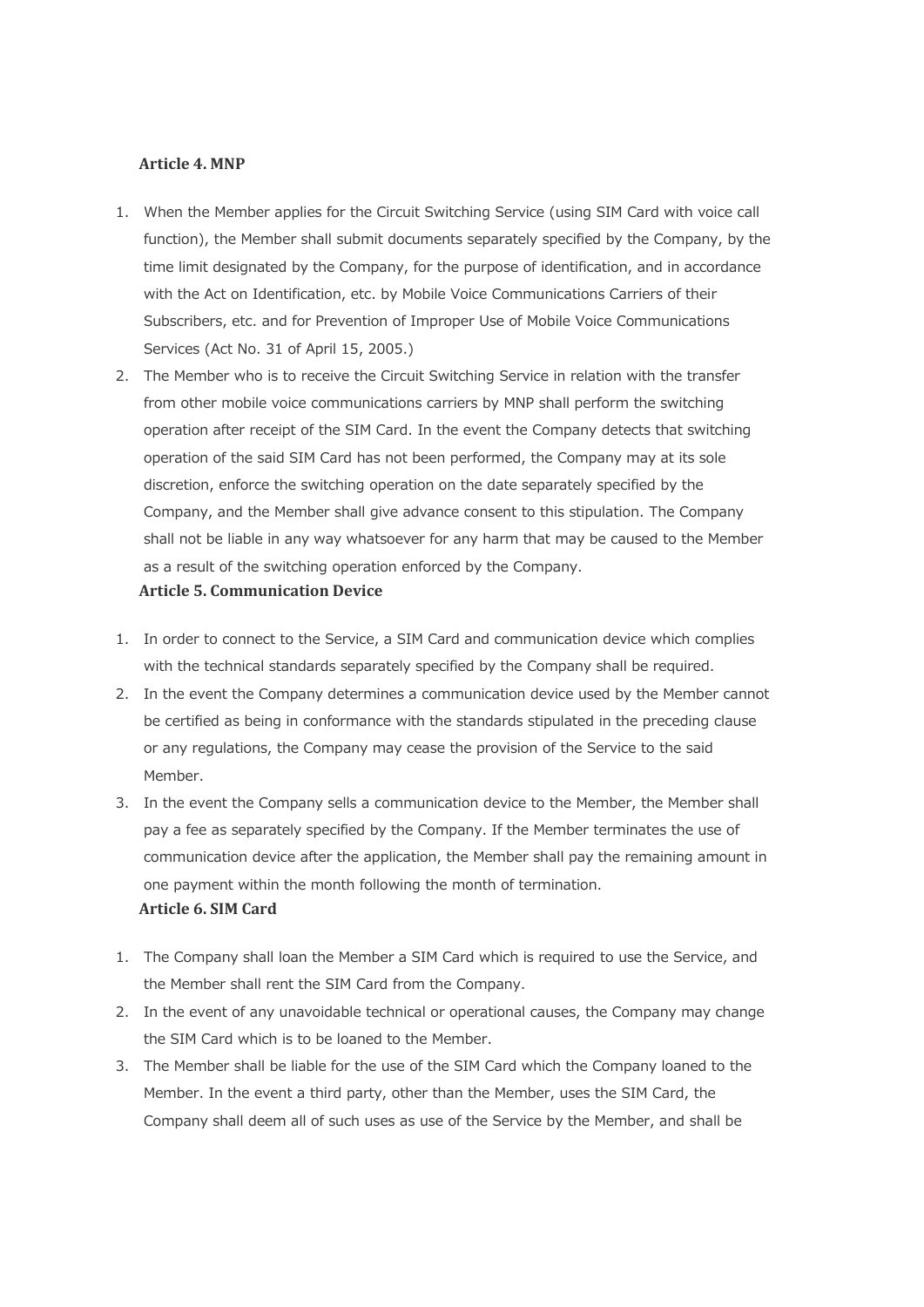entitled to demand compensation from the Member for any losses or damages incurred by the said third party.

- 4. Member shall not retrieve, change or delete the member identification number or any other information recorded on the SIM Card.
- 5. The Member shall return the SIM Card to the Company when the contract for the Service has been terminated or changed. In the event that the Member fails to return the SIM Card, or that loss or damage of the SIM Card is incurred due to cause attributable to the Member, the Company shall be able to charge the said Member for the damages separately specified by the Company.

#### **Article 7. Service Area and Transmission Speeds**

- 1. The service area for the Service corresponds with the service area of the Mobile Phone Carrier which is specified separately by the Company.
- 2. Even in the service area stated in the preceding clause, there may be places to which it is difficult for the signal to reach (including, but not limited to, interiors, tunnels, underground, inside buildings, the higher floors of buildings, behind the buildings, in mountainous areas, at sea) and there is a possibility the Service cannot be used or the transmission speeds be lower; in this regard the Company makes no representation or warranty whatsoever, express or implied, under any circumstances.
- 3. Transmission speeds indicated in the precautionary notes of the Service and other announcements including but not limited to advertisements, are theoretical value. Members shall give prior consent that the transmission speeds do not indicate actual maximum transmission speeds, and that the indicated speeds can be altered and may not be experienced for reasons such as connection conditions, the SIM Card and information and communication equipment the Member uses, network environment, or other considerations. The Company provides no representation or warranty whatsoever, express or implied, with regards to the transmission speeds.
- 4. In the event the Member engages in communication that will hinder the communication of the Company and other Members, the Company may limit the transmission speeds or communication volume of the said Member, in order to maintain fair transmission speeds.
- 5. Members shall give prior consent to the possible loss and destruction of messages, data and information sent and received using the Service depending on the condition of signals or other considerations.

#### **Article 8. Suspension of Service**

1. The Company may temporarily limit or suspend communication without notifying the Members, for technical reasons, for maintenance of the Service and for unavoidable reasons concerning the Company's business, or in instances of emergency communication due to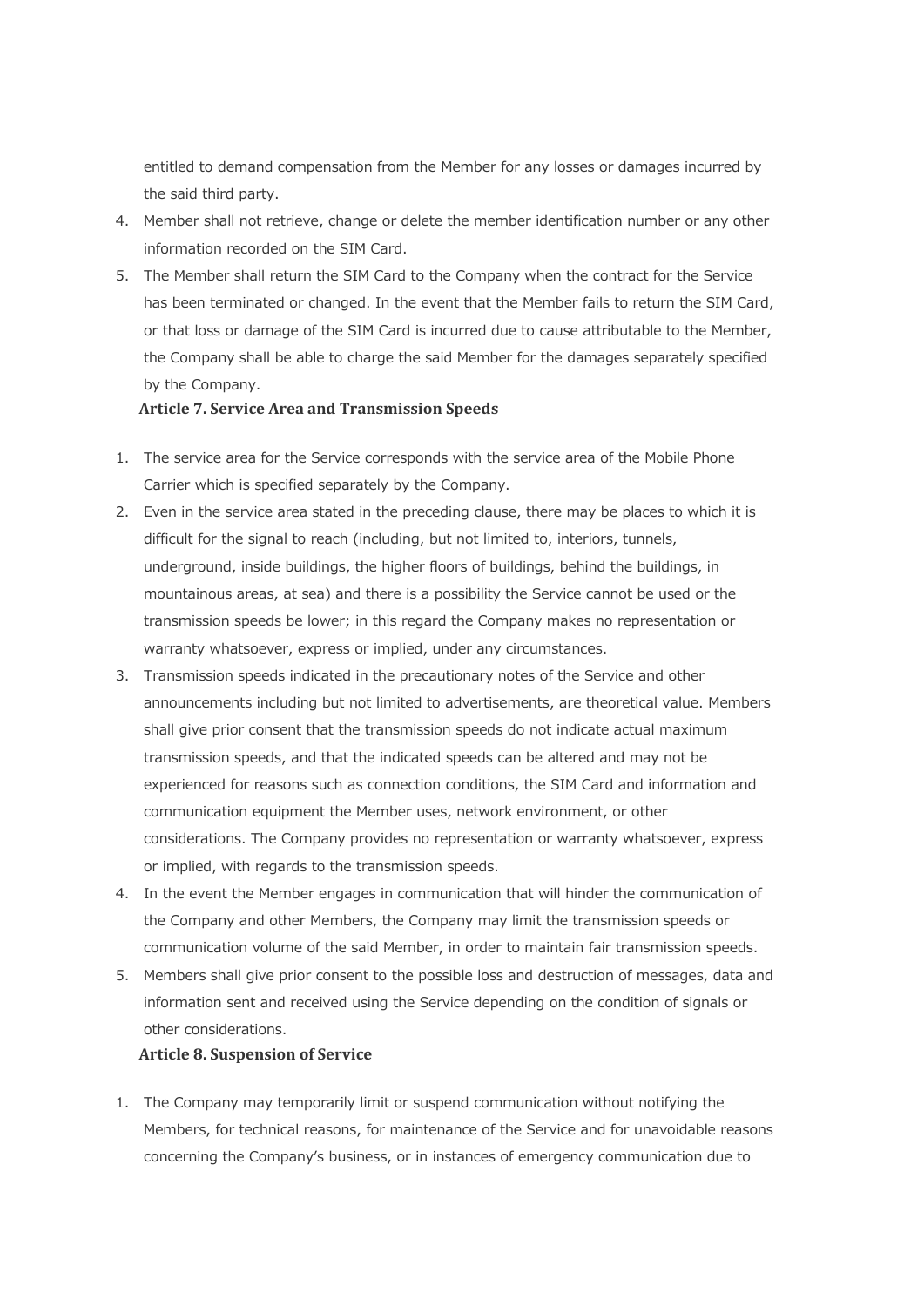force majeure events such as acts of God or on behalf of public interest, or in the event Mobile Phone Carrier limits the use of communication in accordance with the provisions stipulated in the agreement of the telecommunication service provided by the Mobile Phone Carrier, or provisions stipulated in the agreement made and entered into between the Company and the Mobile Phone Carrier or between the Company and Telecommunications Carrier with which the Company has made and entered into interconnection agreement or other agreements.

- 2. When the communication time in a designated time frame exceeds the time designated by the Company, or when the communication volume in a designated time frame exceeds the volume designated by the Company, the Company may limit or suspend those communications.
- 3. The Company shall not be liable for loss or damage of the Member resulting from the events described in the preceding two clauses. **Article 9. Alteration and Abolishment of the Service**
- 1. With prior notice to the Members through methods designated by the Company (including posting to the website designated by the Company), the Company may alter or abolish the Service. If the Service is to be abolished, Members will be notified in principle, at least one month in advance.
- 2. The Company bears no responsibility to the Members whatsoever concerning the alteration or abolishment of the Service described in the preceding clause. **Article 10. Termination**
- 1. Members may terminate the contract for the Service by notifying the Company through methods designated by the Company.
- 2. The Company shall accept termination request of the contract for the Service until the fifteenth (15th) day of the month in which the Service is to be terminated. Aforesaid request for termination which has been accepted by the Company shall be effective at the end of the month in which such request was received by the Company.
- 3. Even in the event that the contract for the Service has been terminated, the Company shall not refund any fees and expenses already received from the Member.
- 4. Minimum-commitment period to use the Service is separately specified by the Company. Notwithstanding the provisions of each preceding clauses, in the event that the Service is terminated prior to the expiration of the minimum-commitment period, by the Member or by the Company in accordance with Article 11, the Company shall charge termination handling fee to the Member based on the terms and conditions separately stipulated by the Company.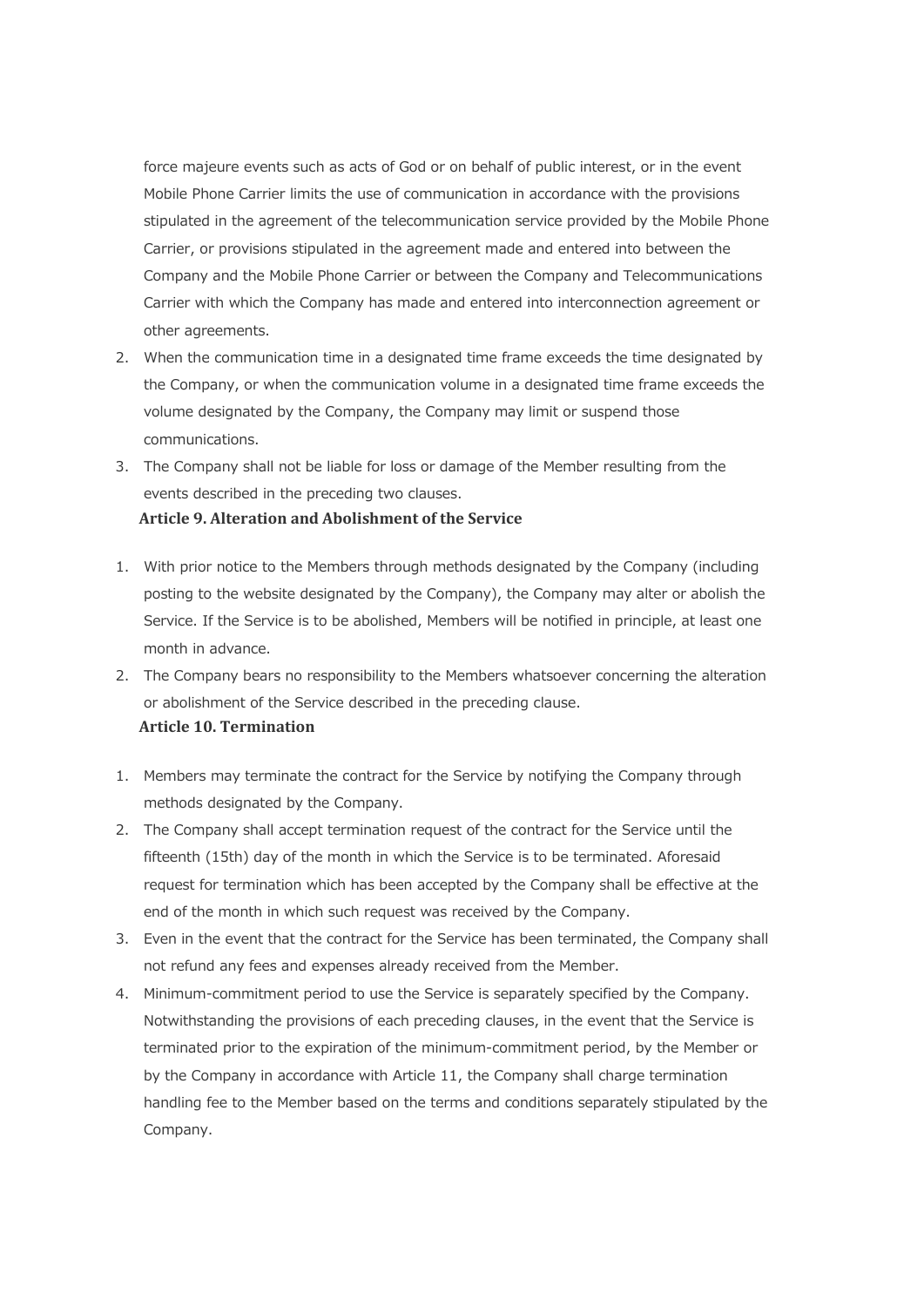- 5. In the event the Member notifies the Company of mobile number transfer by MNP, it shall be deemed as a notification to terminate the Service. When transfer to the other Telecommunication Carrier has been completed, the date of completion of the said process shall be the date of termination of the contract for the Service. **Article 11. Cancellation and Indemnification**
- 1. In the event the Member falls under any of the following items, the Company may, without notifying the Member, suspend the Service or cancel the contract.
	- (1) The Member has failed to pay the fees and any other amounts due and payable after the payment due date.
	- (2) The Member has failed to notify the Company despite the fact that there is a change in the information the Member had notified the Company, or the notified information is found to be contrary to the facts.
	- (3) The Member has used a device that does not conform to the technical standards specified by the Company, or used a SIM Card which is not designated by the Company and has resulted in loss and damage to the Company, Telecommunications Carrier supplying the Service, or other party.
	- (4) The Member has engaged in activity that has hindered or may hinder the business activity of the Company or that may interfere with the telecommunication facility related to the Service (including, but not limited to telecommunication equipment owned or managed by the Company.)
	- (5) The Member has used the Service in a manner that is illegal or is contrary to public policy or to the accepted principles of morality.
	- (6) The Member has engaged in action that violates the provisions of the Agreement, Business Service User Agreement, Individual Service User Agreement or other agreements.
	- (7) When any of the items specified in the items of Article 3 Clause 2, is found to be a fact.
- 2. Regardless of whether or not the Company uses its right to terminate the contract in accordance with Article 10, in the event that the Member fails to pay the amount due and payable after the payment due date, the Member shall pay default interest specified in Article 13 Clause 4, in addition to the amount due and payable, in one payment by the date and method designated by the Company.
- 3. Transfer commissions and any other expenses required to make the payment specified in the preceding clause shall be borne entirely by the Member. **Article 12. Disclaimer**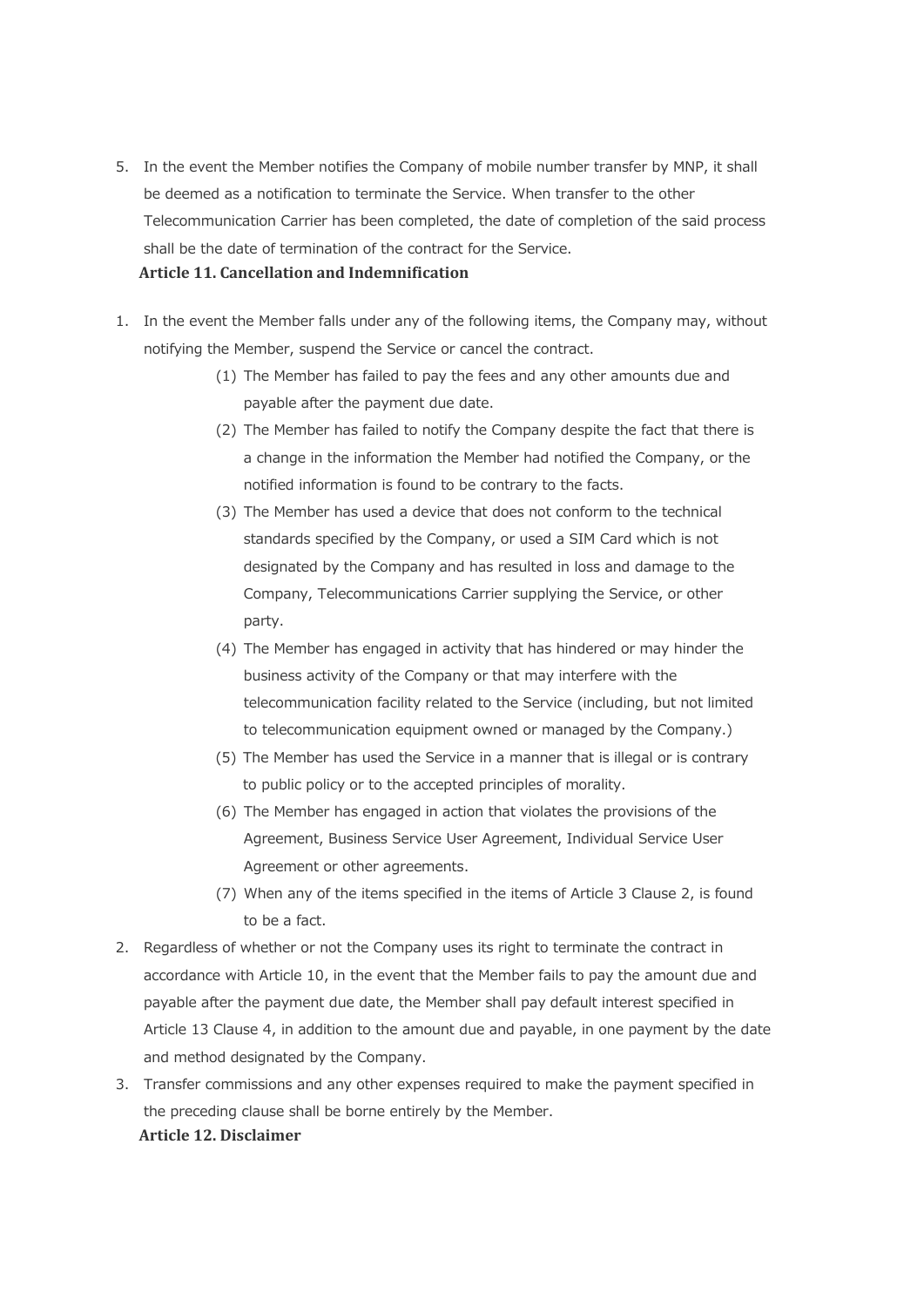- 1. Even in the event in which the Member is required to modify or remove the SIM Card, or modify or change the device and equipment or telecommunication facility of which the Member has supplied (hereinafter referred to as "Modifications" in this Article), as a result of alterations in technical specifications or other terms and conditions related to the Service or renewal of telecommunication facility, the Company shall not bear any fees or expenses incurring from such Modifications.
- 2. The Company shall not be liable in anyway whatsoever for any loss and damage of the Member as a result of provision of service of the Company, any delay or unavailability of service of the Company, loss of information of the Member that is registered, supplied or collected through the service of the Company, and any other loss and damage that arose in relation to the service of the Company, unless otherwise explicitly specified by the Company in the Agreement.
- 3. The Company's service shall be the one which is currently provided to the Member, on an "as is" basis; the Company shall not be liable in anyway whatsoever, and regardless of whether or not it is stated in the Company's website or the distributed documents or manuals, for the completeness, accuracy, fitness for a particular purpose or usefulness of the information and software that are provided from the Company or the business partner of the Company.
- 4. The Company shall have the right to refuse to provide support for any hardware or software. The Company shall not be liable for or guarantee proper operation of any products which are distributed in the market, and makes no representation or warranty whatsoever, express or implied, with proper operation in anyway whatsoever for hardware and software the Member owns or purchases. Manufacturing company and distributing company of hardware and software shall be responsible to provide support for those products.
- 5. The Company shall not be liable for any loss and damage of the Member which arose from a cause not attributable to willful misconduct or gross negligence of the Company; for special loss or damage, business impediment and lost profits, loss of the Member's data (including, but not limited to, the Member's data and data accumulated by the third party) and loss and damage of the Member pertaining to damage claim made by the third party, and any other loss and damage of the Member, even if the possibility of such outcomes are foreseeable, and regardless of whether or not the Member has complied with the Agreement.

## **Article 13. Payment of Fees**

1. Regardless of whether or not the Member uses the Service, fees designated by the Company (basic monthly charge, Universal Service Fee, Telephone Relay Service Fee, etc.)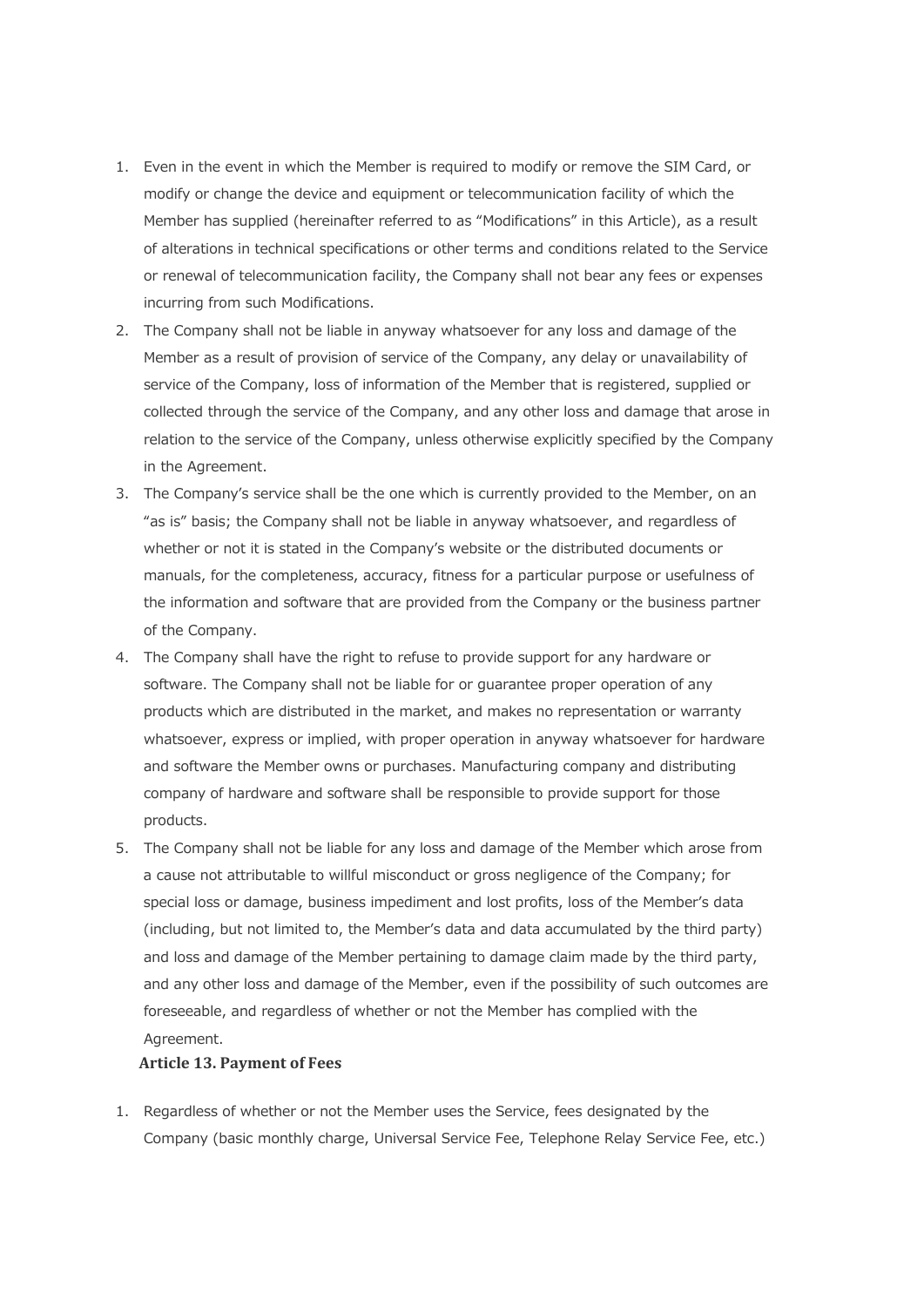shall incur from the month including the Date of Approval of the contract for the Service, and the Member shall pay such fees to the Company

- 2. The Company may change the fees related to the Service with prior notice.
- 3. Notwithstanding the provisions of Article 13 Clause 1, when the Member uses a device sold by the Company (including but not limited to SIM Card; the same shall apply hereafter), the contract for the Service begins from the month including the date whichever comes earlier; the fifth (5th) business day from the date of the dispatch of the device, or the day on which the Member has engaged in configuration (authentication) of the device. However, for Circuit Switching Service, the month that includes the day following the day on which the device was dispatched shall be the month the contract begins for the Service.
- 4. In the event that the Member does not pay the fees related to the Service even after the payment due date has passed, the Member shall pay an amount of default interest calculated at an annual rate of 14.5% from the day following the payment due date to the date payment is made, by the date and method designated by the Company. **Article 14. Suspension, Cancellation of the Service and Fees**
- 1. In the event the Member's call charge is found to be extremely high compared to an average user or use history of call charges of the Member, the Company may check the use status of the Service with the Member, or may suspend the line until the end of the month in which such event was confirmed.
- 2. Even in instances in which the Company has set a guideline amount limit for suspension of the Service and when the Member has used the Service exceeding such guideline amount limit, regardless of the reason, fees incurred from such use by the Member shall not be exempted.
- 3. Even in instances in which the Member has requested a termination of the Service or the Company has cancelled the Service in accordance with the Agreement, functions such as voice calls or sending SMS may be available depending on the condition of line processing. When use of such functions by the Member is confirmed, regardless of the date on which termination request of the Service has been made or the date on which cancellation of the Service took effect, the Company shall invoice the Member with fees incurred from such use, and the Member shall pay such fees in accordance with the invoice. **Article 15. Handling of Member's Information**
- 1. The company shall, with the purpose of undertaking operations required to provide the Service, provide to or set aside the Member's information collected in the course of the provision of the Service, for the business partner such as financial institutions including credit card companies or Telecommunications Carrier, and subcontractor of the Company.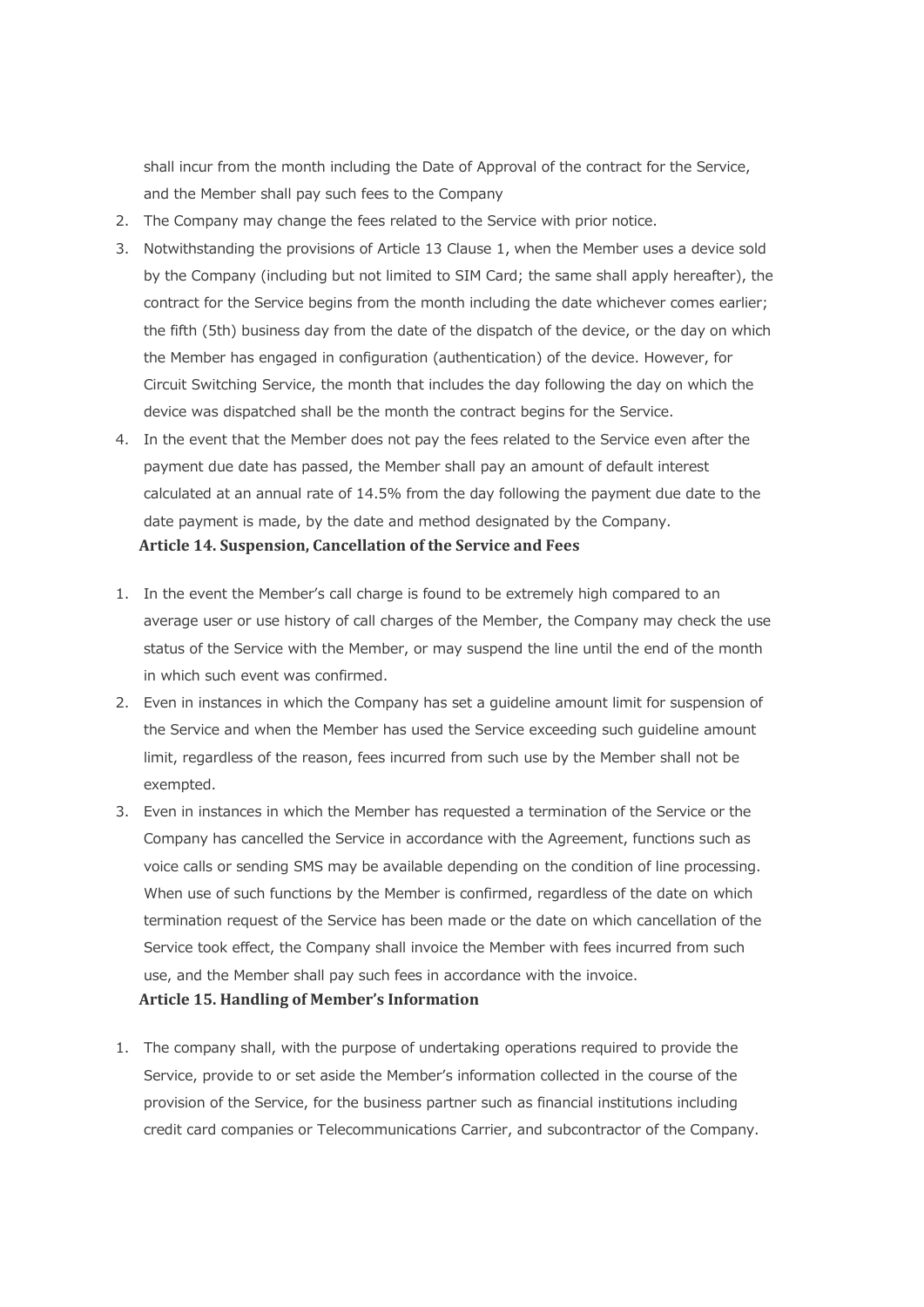- 2. In the event the Company receives request from a Mobile Phone Carrier, or receives notification of a member identification number in an emergency call, there may be instances in which the Company transmits the location information of the communication device that is connected to the Member's line, and the Member shall give advance consent to this stipulation. The Company, regardless of the cause, shall not be liable in anyway whatsoever for loss and damage attributable to the transmission of the location information.
- 3. Except in instances specified in the preceding two clauses or in accordance with the agreements and terms and conditions stipulated by the Company and laws and regulations, the Company shall not provide or disclose the Member's information to a third party, unless notifying the Member whom the information shall be disclosed to and the purpose of its use and obtaining a consent from the Member (including indicating explicitly on online screen or by writing, and offering an opportunity for the Member to refuse such disclosure of the information.) Provided, however, that in instances specified in the following items, the Company may disclose or provide personal information at its sole discretion, to the extent deemed necessary, and the Member shall give prior consent to such stipulation.
	- (1) When there is a demand that satisfies the requirement for disclosure in accordance with Article 4 (Demand for Disclosure of Identification Information of the Sender, Etc.) of the Act on the Limitation of Liability for Damages of Specified Telecommunications Service Providers and the Right to Demand Disclosure of Identification Information of the Senders (Act on the Limitation of Liability of Telecommunication Service Provider.)
	- (2) When the Company judges necessary to protect a human life, body, or fortune.
	- (3) When police or related organizations request the disclosure of a member's information based on a document inquiring about matters for investigation.
	- (4) When there is a special need to enhance public hygiene or promote fostering healthy children, and when it is difficult to obtain a principal's consent.
	- (5) When there is a need to cooperate in regard to a central government organization or a local government, or a person entrusted by them performing affairs prescribed by laws and regulations, and when there is a possibility that obtaining a principal's consent would interfere with the performance of the said affairs.

#### **Supplementary Provision**